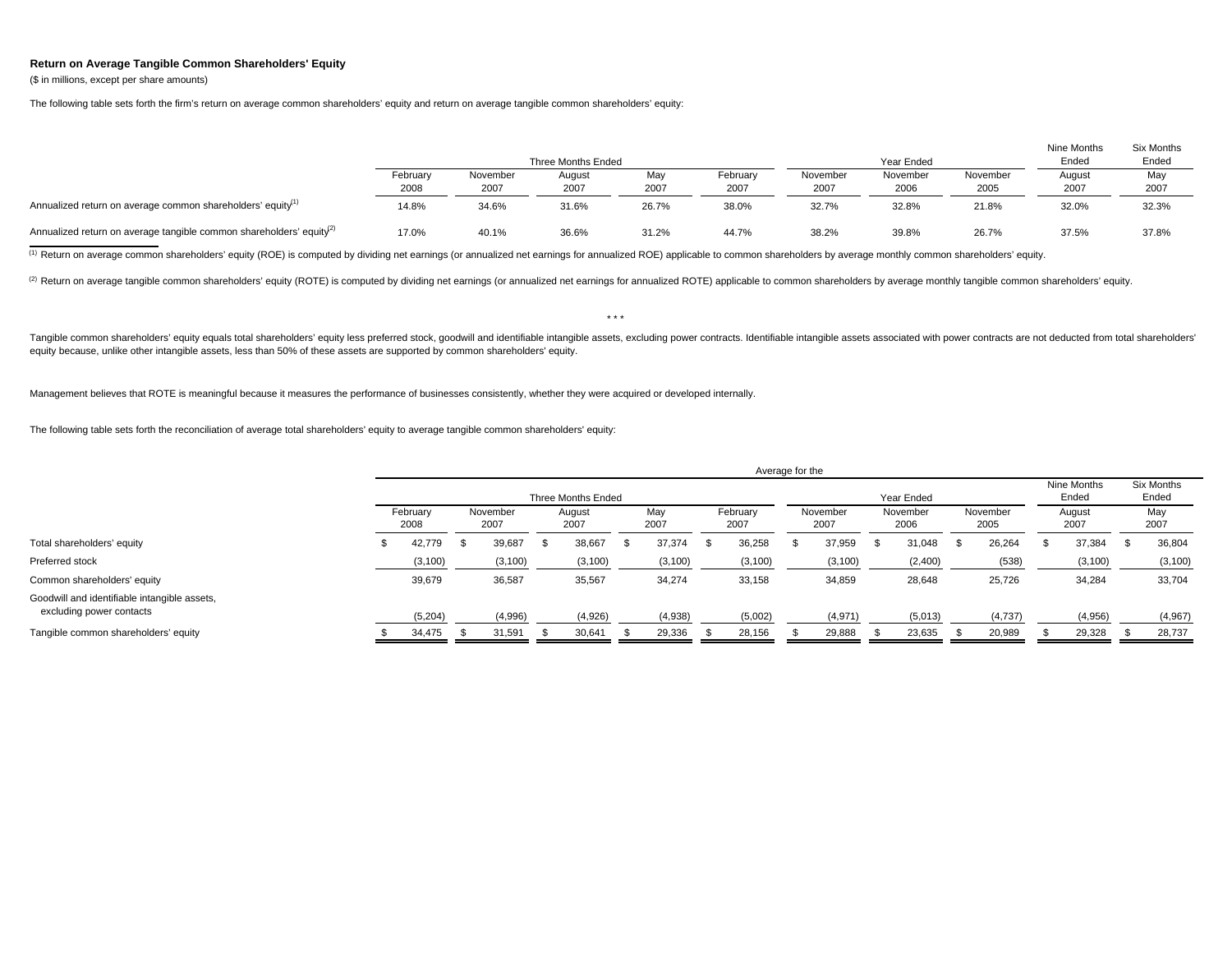## **Adjusted Assets, Tangible Equity Capital, Adjusted Leverage Ratio and Tangible Book Value Per Common Share**

(\$ in millions, except per share amounts)

The following table sets forth information on the firm's assets, shareholders' equity, leverage ratios and book value per common share:

|                                          |      |               |    |             |               |    | As of         |     |               |               |               |
|------------------------------------------|------|---------------|----|-------------|---------------|----|---------------|-----|---------------|---------------|---------------|
|                                          |      | February 2008 |    | August 2007 | May 2007      |    | February 2007 |     | November 2007 | November 2006 | November 2005 |
| Total assets                             | - 35 | ,189,006      | ж  | .045,778    | 943,196       | \$ | 912,495       |     | 1,119,796     | 838,201<br>\$ | 706,804       |
| Adjusted assets <sup>(1)</sup>           |      | 788,746       |    | 706,903     | 653,861       |    | 606,139       |     | 747,300       | 541,033       | 466,500       |
| Total shareholders' equity               |      | 42,629        |    | 39,118      | 38,459        |    | 36,900        |     | 42,800        | 35,786        | 28,002        |
| Tangible equity capital (2)              |      | 42,428        |    | 39,203      | 38,540        |    | 34,662        |     | 42,728        | 33,517        | 26,030        |
| Leverage ratio <sup>(3)</sup>            |      | 27.9x         |    | 26.7 x      | $24.5 \times$ |    | 24.7 x        |     | $26.2 \times$ | 23.4 x        | $25.2 \times$ |
| Adjusted leverage ratio <sup>(4)</sup>   |      | 18.6x         |    | 18.0 x      | 17.0 $x$      |    | $17.5 \times$ |     | 17.5 $x$      | $16.1 \times$ | $17.9 \times$ |
| Common shareholders' equity              | \$   | 39,529        | \$ | 36,018      | \$<br>35,359  | \$ | 33,800        | \$. | 39,700        | \$<br>32,686  | 26,252        |
| Tangible common shareholders' equity (5) |      | 34,328        |    | 31,103      | 30,440        |    | 28,812        |     | 34,628        | 27,667        | 21,530        |
| Book value per common share (6)          | \$   | 92.44         | \$ | 84.65       | 81.30         | \$ | 77.12         | \$. | 90.43         | 72.62<br>\$   | 57.02         |
| Tangible book value per common share (1) |      | 80.28         |    | 73.10       | 69.99         |    | 65.74         |     | 78.88         | 61.47         | 46.76         |

(1) Adjusted assets excludes (i) low-risk collateralized assets generally associated with the matched book and securities lending businesses, (ii) cash and securities segregated for regulatory and other purposes and (iii) and identifiable intangible assets, excluding power contracts. Identifiable intangible assets associated with power contracts are not deducted from total assets in order to be consistent with the calculation of tangible eq and the adjusted leverage ratio (see footnote 2 below). The following table sets forth the reconciliation of total assets to adjusted assets:

|                 |                                                              |     |               |             |     |            | As of         |   |               |    |               |               |
|-----------------|--------------------------------------------------------------|-----|---------------|-------------|-----|------------|---------------|---|---------------|----|---------------|---------------|
|                 |                                                              |     | February 2008 | August 2007 |     | May 2007   | February 2007 |   | November 2007 |    | November 2006 | November 2005 |
| Total assets    |                                                              | \$. | 1,189,006     | 1,045,778   | \$. | 943,196    | \$<br>912,495 | S | 1,119,796     | £. | 838,201       | 706,804       |
| Deduct:         | Securities borrowed<br>Financial instruments purchased under |     | (294, 047)    | (267, 200)  |     | (243, 835) | (241, 270)    |   | (277, 413)    |    | (219, 342)    | (191, 800)    |
|                 | agreements to resell, at fair value                          |     | (107, 800)    | (80, 494)   |     | (69, 213)  | (81, 886)     |   | (85, 717)     |    | (82, 126)     | (83, 619)     |
| Add:            | Financial instruments sold, but not yet purchased,           |     |               |             |     |            |               |   |               |    |               |               |
|                 | at fair value                                                |     | 230,060       | 196,106     |     | 177,202    | 166,481       |   | 215,023       |    | 155,805       | 149,071       |
|                 | Less derivative liabilities                                  |     | (118, 776)    | (84, 695)   |     | (70, 304)  | (66, 409)     |   | (99, 378)     |    | (65, 496)     | (57, 829)     |
|                 | Subtotal                                                     |     | 111,284       | 111,411     |     | 106,898    | 100,072       |   | 115,645       |    | 90,309        | 91,242        |
| Deduct:         | Cash and securities segregated for regulatory                |     |               |             |     |            |               |   |               |    |               |               |
|                 | and other purposes                                           |     | (104, 496)    | (97, 677)   |     | (78, 266)  | (78, 284)     |   | (119, 939)    |    | (80,990)      | (51, 405)     |
|                 | Goodwill and identifiable intangible assets,                 |     |               |             |     |            |               |   |               |    |               |               |
|                 | excluding power contacts                                     |     | (5,201)       | (4, 915)    |     | (4, 919)   | (4,988)       |   | (5,072)       |    | (5,019)       | (4, 722)      |
| Adjusted assets |                                                              |     | 788,746       | 706,903     |     | 653,861    | 606,139       |   | 747,300       |    | 541,033       | 466,500       |